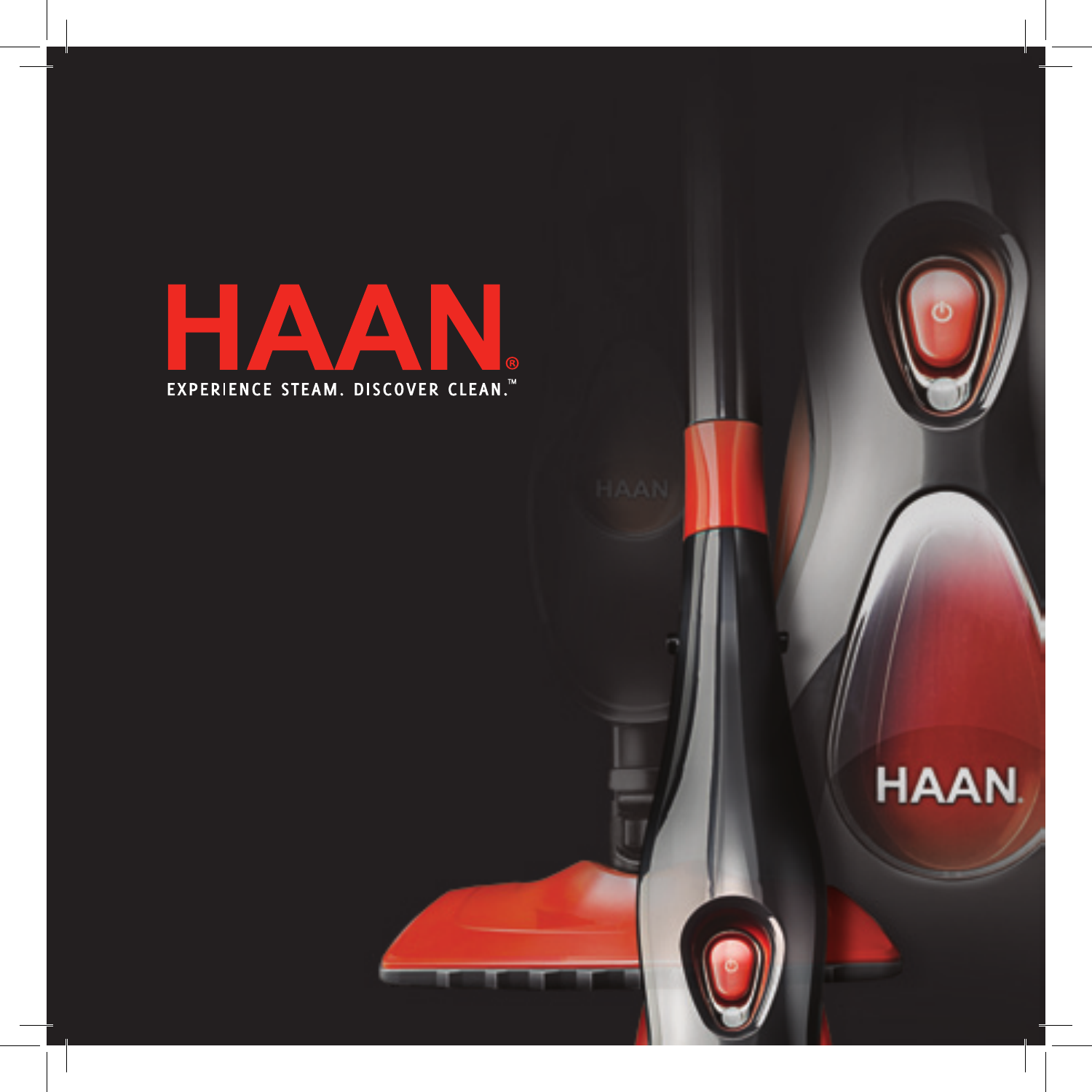# Steam Inspires Us.

HAAN has a single passion: Steam.

The HAAN Corporation has been developing and perfecting steam-cleaning technology and engineering clean for more than a decade.

HAAN is proud to introduce a new product line of trendsetting, durable, easy-to-use steam cleaners that continue to raise industry standards. All HAAN products are developed using Smart Steam Technology to ensure sophisticated engineering, sleek design and quality that will last a lifetime.

As the industry leader in the steam-cleaning segment, the HAAN Corporation is committed to advancing steam technology and developing products that stay ahead of consumer and retail trends and expectations.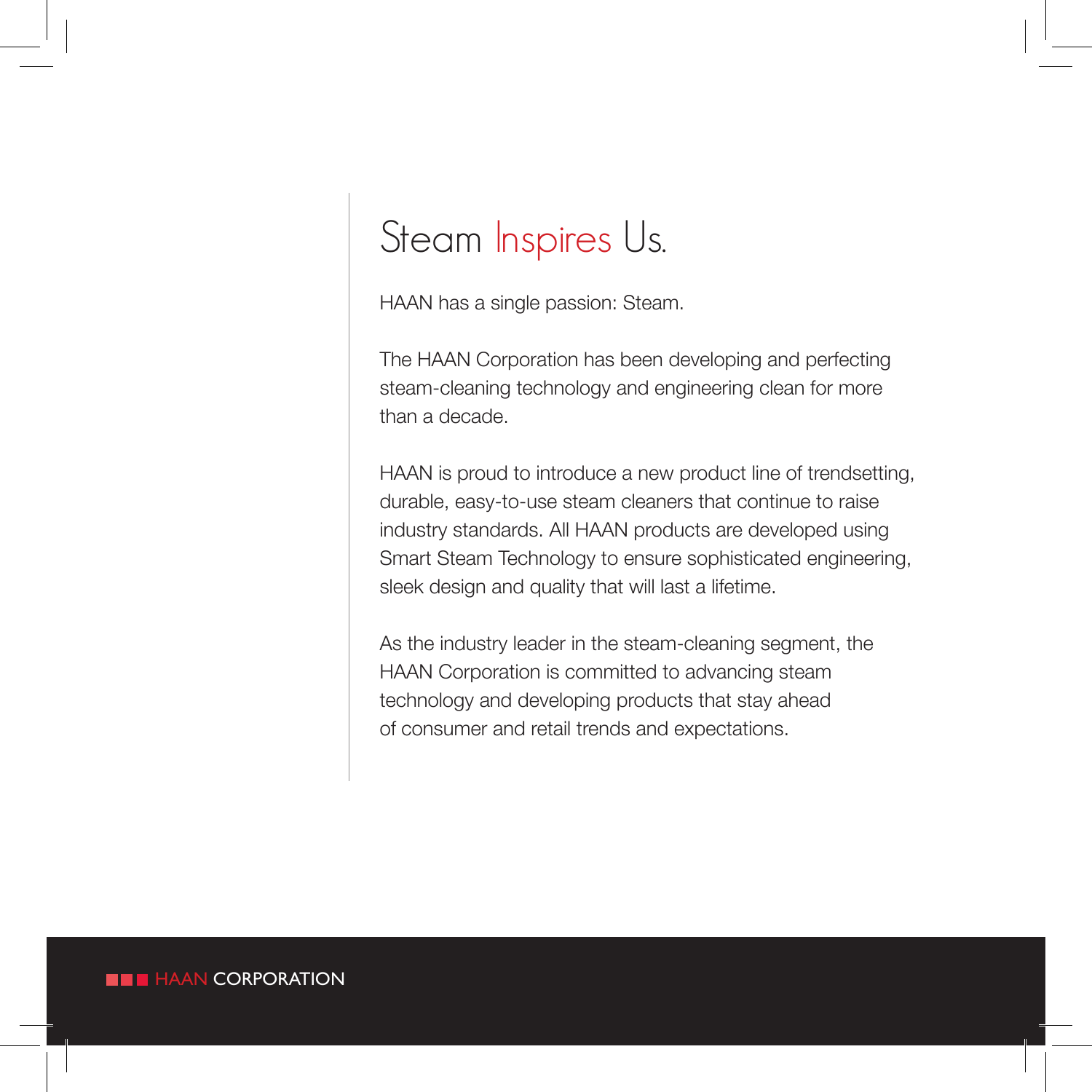

Smart Steam Technology enables every HAAN to deliver a superior cleaning experience from the time the box is opened. All products have a sophisticated design, but it's what is behind the sleek exterior that gives HAAN its advantage. Machine-powered pumps, water heaters, steam jets and Ultra-Microfiber cleaning pads have been engineered specifically for each model to kill up to 99.9% of household germs, bacteria and dust mites, providing an exceptional clean.

Machine-powered steam pumps provide consistent steam emission and eliminates the need for you to manually pump.



Newly integrated Micom circuit heaters shorten heat-up time to 20 seconds.

3

5

4 layer thick Ultra-Microfiber pads create a streak-free, quick-drying, effortless clean. 15 steam iets evenly disperse



**Distinctively** designed removable water tank fills conveniently at the tap.



212º steam across a wide cleaning path.

**HAAN CORPORATION**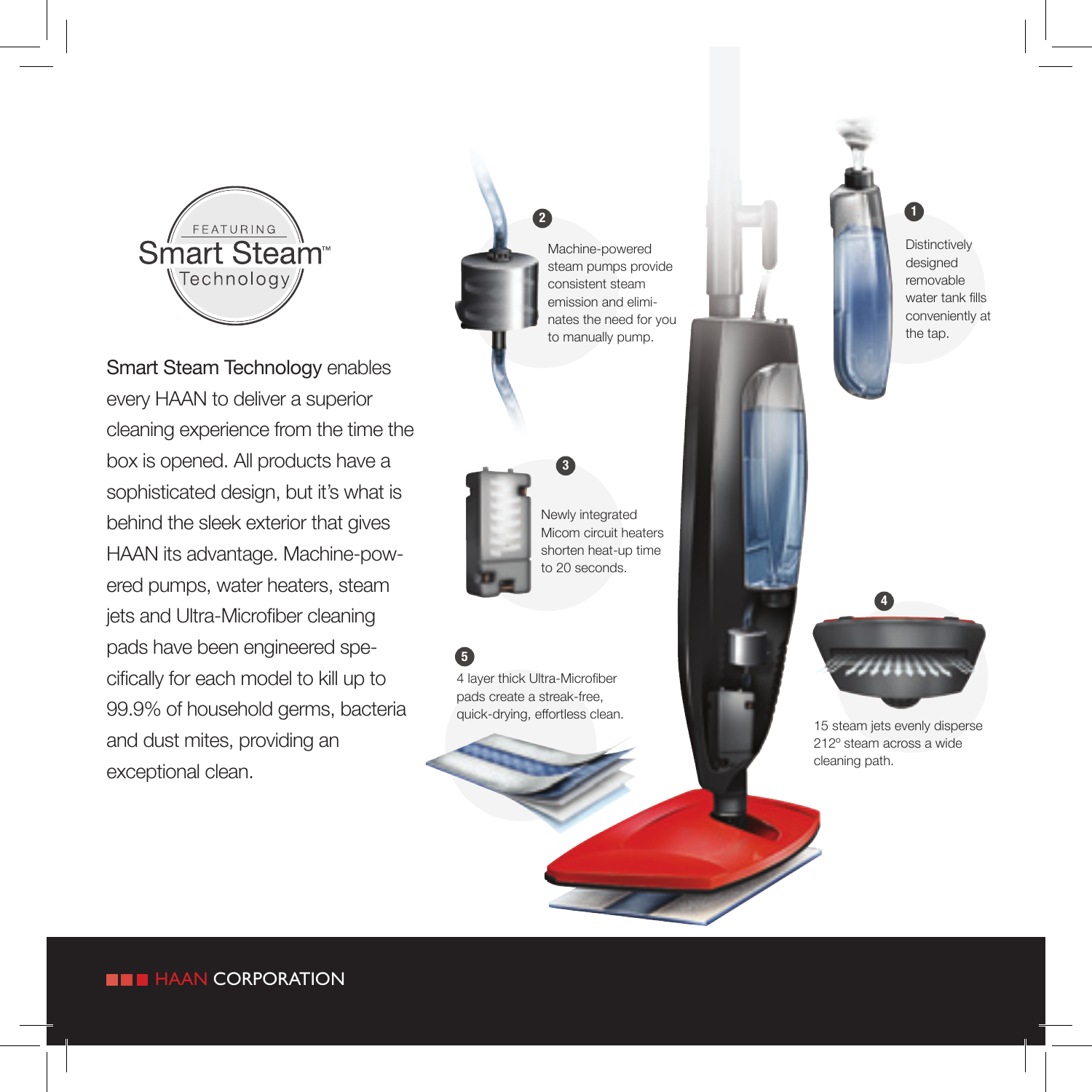#### **HAAN**SWIFT™ SI-25 Sanitizing Steam Mop for Quick and **EASY CLEANING**

The HAAN Swift is designed for simplicity. It powers away dirt and grime and kills common household germs and bacteria in just one second. It cleans small or large areas thoroughly and quickly.

- Kills 99.9% of household germs, bacteria and dust mites without chemicals or detergents.
- Light weight, easy to use and easy to assemble.
- Removable water tank fills right at the tap, easily snaps back into place and is ready to steam in 20 seconds.
- Super-absorbent Ultra-Microfiber cleaning pads leave a streak-free, dry finish in minutes.



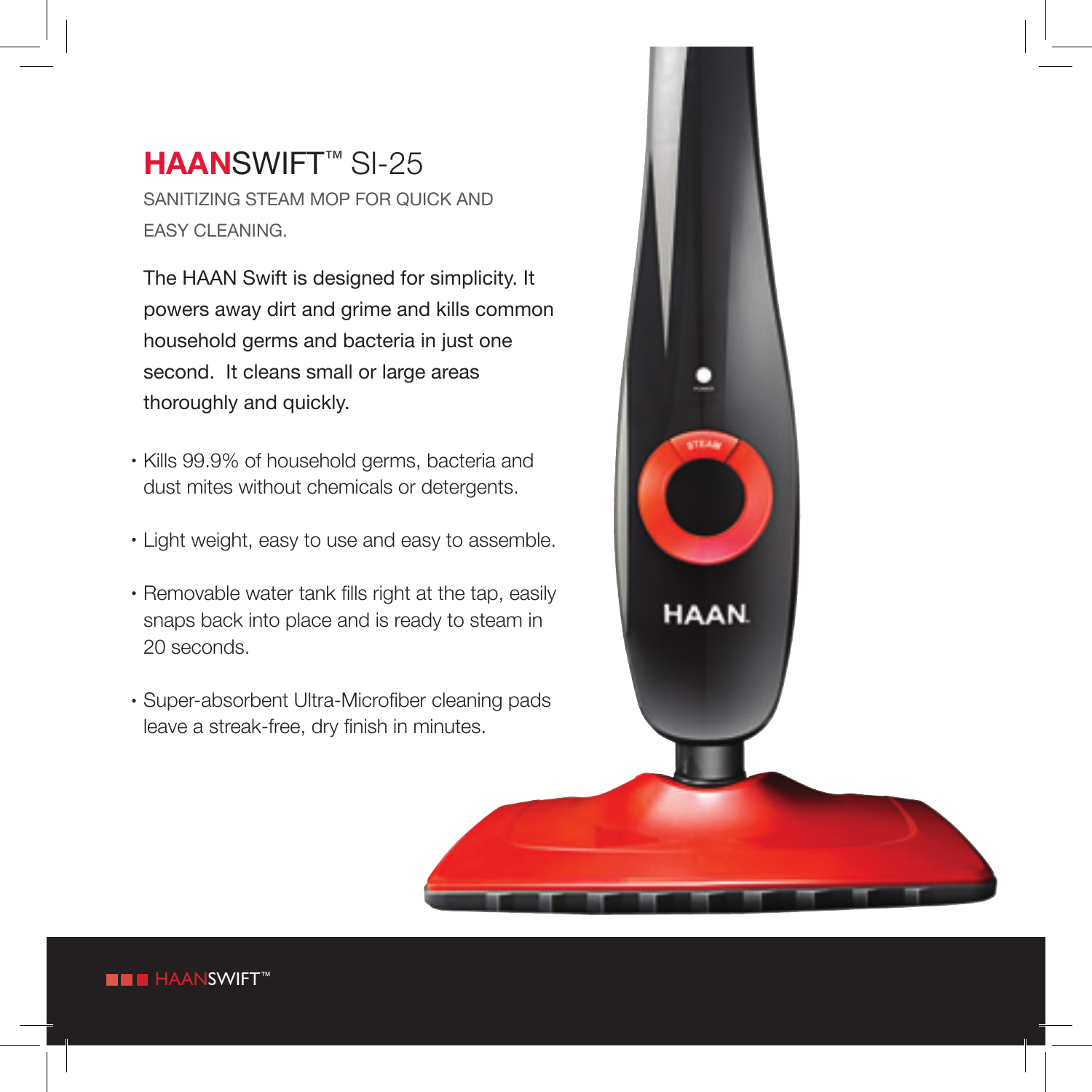**HAAN**SLIM&LIGHT™ SI-35 Sanitizing Steam Mop for Solid Surfaces and Carpets.

Offers an effortless way to clean and sanitize hard-surface floors. True to its name, the SI35's light weight, slim design and quick-heat system, make it ideal for tackling everyday messes or cleaning the whole home.

- Kills 99.9% of household germs, bacteria and dust mites without chemicals or detergents.
- Carpet Glide attachment included for sanitizing, refreshing and deodorizing soft surfaces.
- Removable water tank fills right at the tap, easily snaps back into place and is ready to steam in 20 seconds.
- Super-absorbent Ultra-Microfiber cleaning pads leave a streak-free, dry finish in minutes.

**HAAN** 

Samuelnon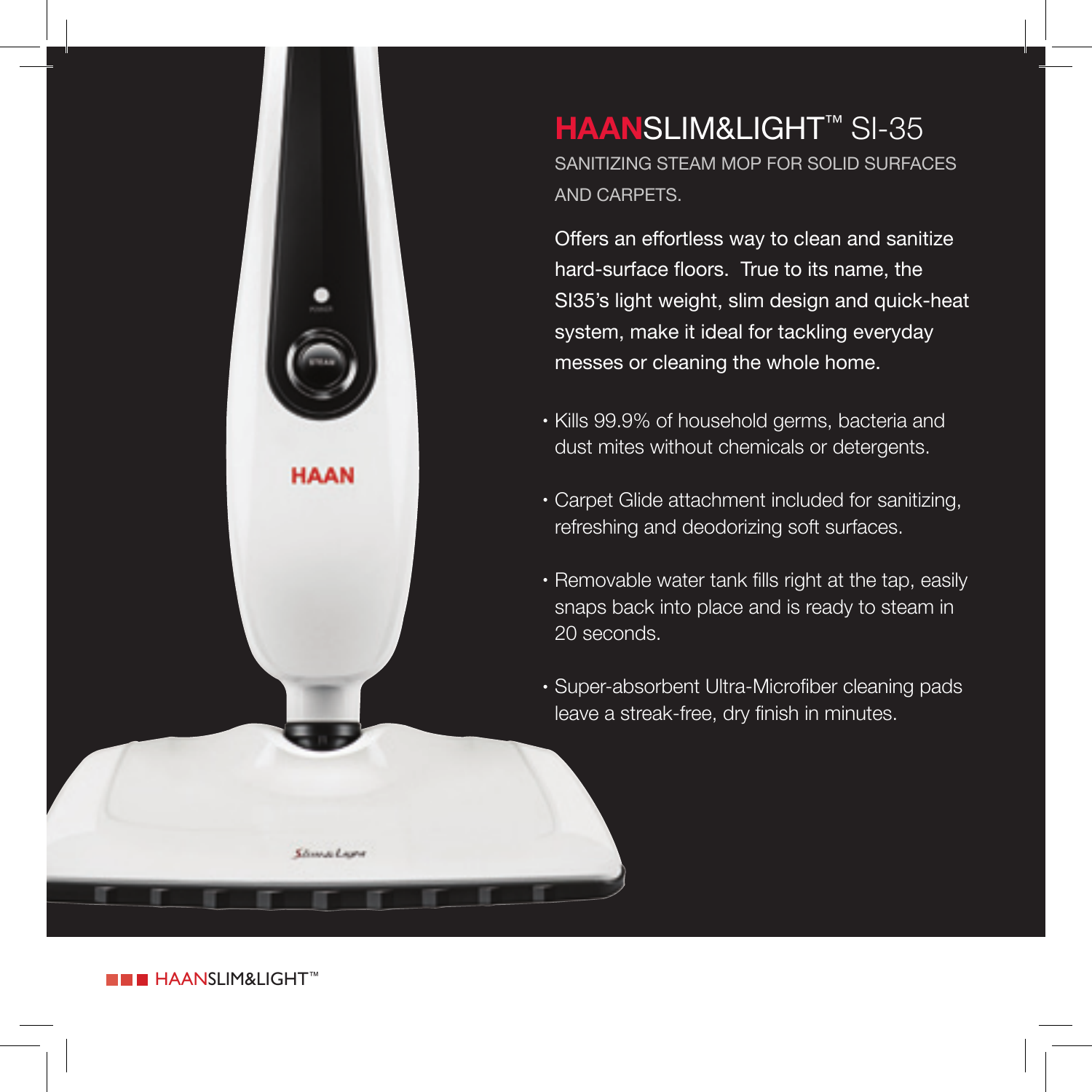# **HAAN**AGILE™ SI-40

Sanitizing Steam Mop with Special Features for Added Maneuverability.

Maneuvers under furniture and around appliances with ease, ensuring every last corner is cleaned and sanitized. The Agile also includes a Carpet Glide attachment to sanitize, refresh and deodorize carpets and rugs.

- Kills 99.9% of household germs, bacteria and dust mites without chemicals or detergents.
- Swivel head maneuvers easily around floors.
- Removable water tank fills right at the tap, easily snaps back into place and is ready to steam in 20 seconds.
- Super-absorbent Ultra-Microfiber cleaning pads leave a streak-free, dry finish in minutes.



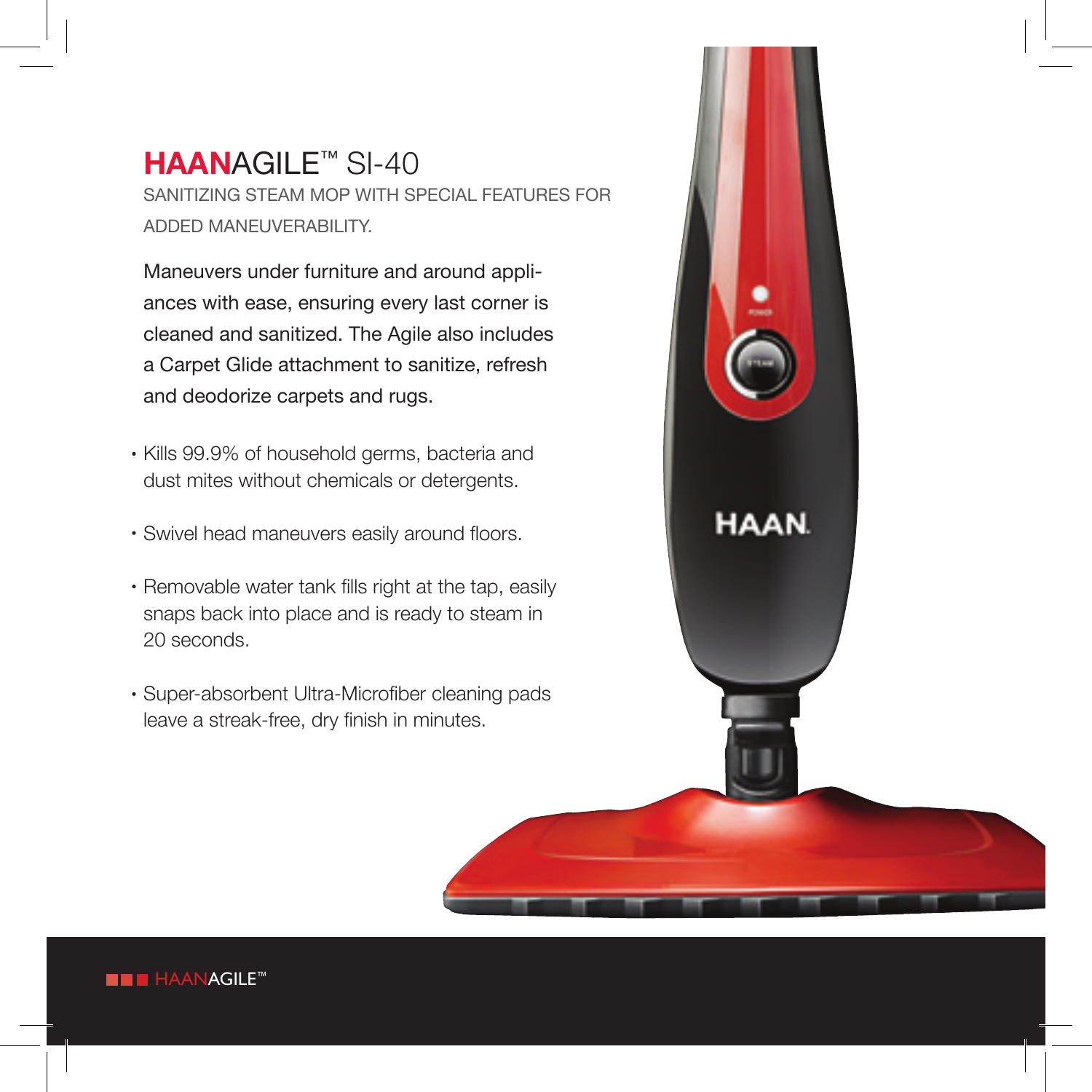#### **HAAN**SELECT™ SI-60 Adjustable Steam for All Types OF FLOORS.

Every floor surface is slightly different and the HAAN Select allows the user to choose a steam level that is gentle enough for hardwood or powerful enough for tile. The Select has a removable water tank that fills right at the tap, easily snaps back into place and is ready to steam in just 20 seconds.

- $\cdot$  Kills 99.9% of household germs, bacteria and dust mites without chemicals or detergents.
- Variable floor selector delivers optimum steam output for durable or delicate floors.
- Swivel head maneuvers easily around floors.
- Carpet Glide attachment included for sanitizing, refreshing and deodorizing soft surfaces.



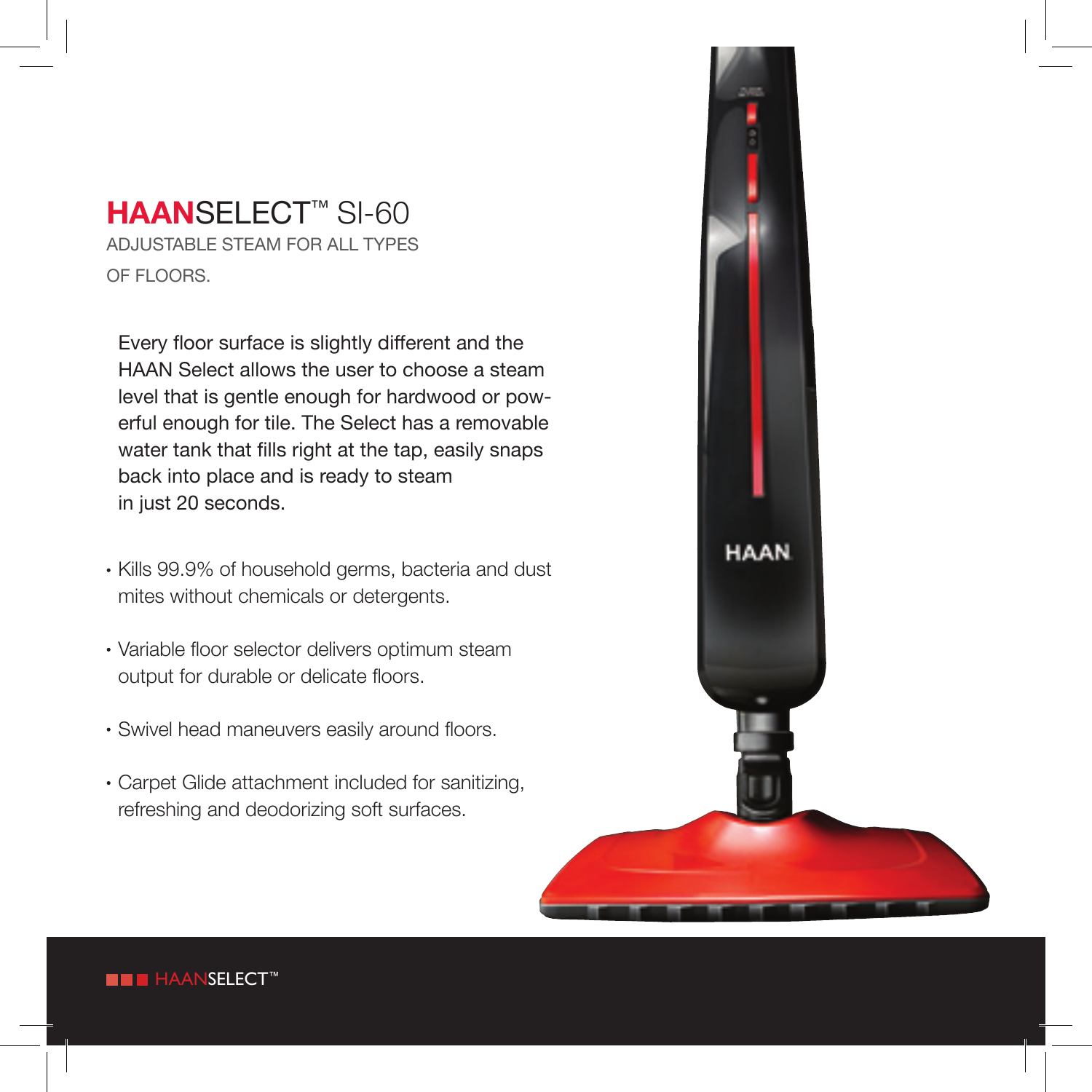

## **HAAN**MULTI™ SI-70 THE EFFECTIVENESS OF A STEAM MOP PLUS THE Versatility of a Handheld.

HAAN's steam-mop technology combined with a hand-held steam cleaner to get rid of dirt, grime and bacteria—no matter where it's hiding. Use on the floor or remove the handheld to clean and sanitize almost any other household surface. Removable water tank fills right at the tap, easily snaps back into place and is ready to steam in 20 seconds.

- Kills 99.9% of household germs, bacteria and dust mites without chemicals or detergents.
- Removable handheld steamer with versatile cleaning attachments to clean almost any household surface.
- Swivel head maneuvers easily around floors.
- Carpet Glide attachment included for sanitizing, refreshing and deodorizing soft surfaces.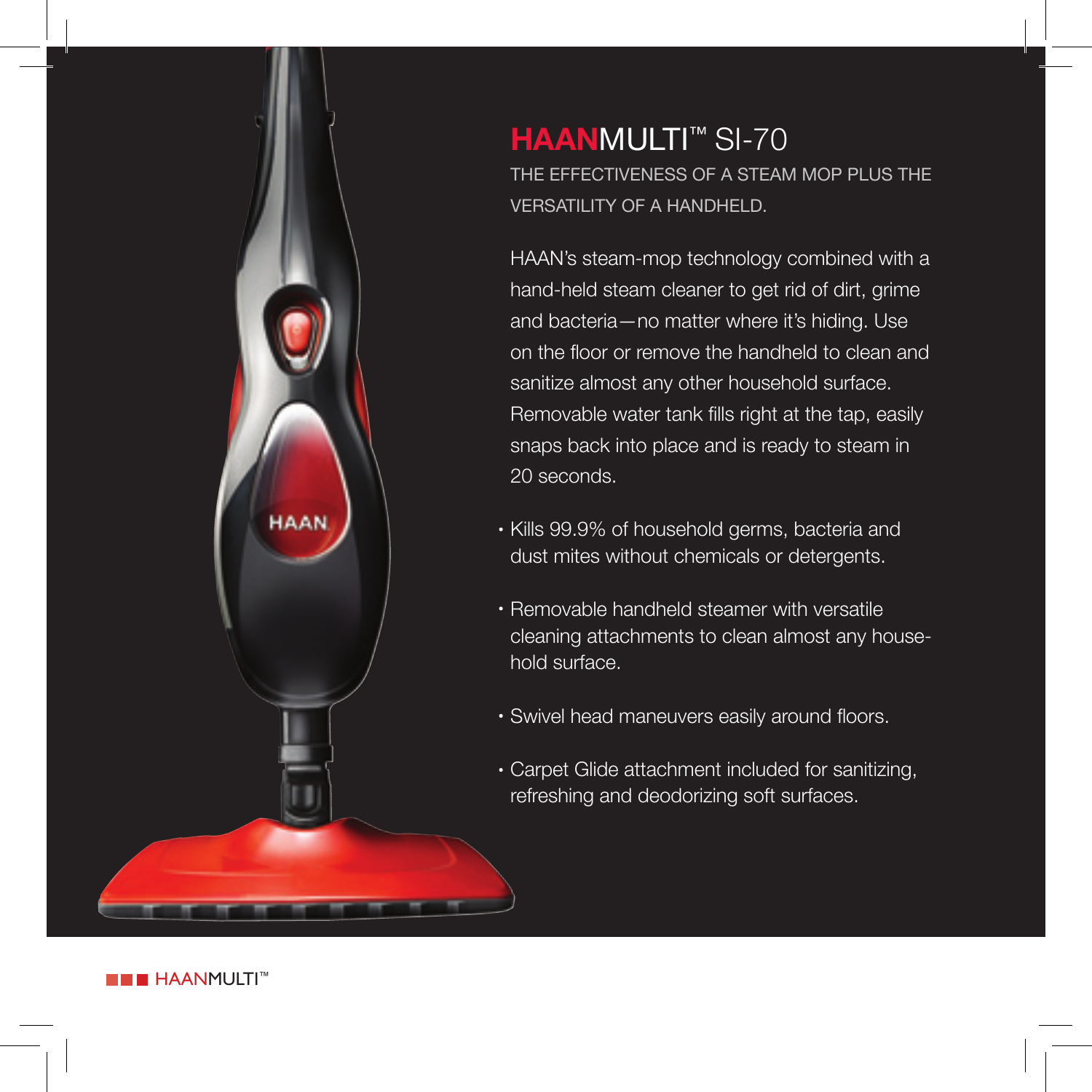## **HAAN**TOTAL™ HD-60 STEAM. SWEEP. SANITIZE. ONE-STEP CLEANING.

Sweeps debris and powers away grime—sweep, steam or do both at the same time! The Total is the ideal solution for cleaning dirt and debris from sealed hard-surface floors, carpets and rugs.

- Kills 99.9% of household germs, bacteria and dust mites without chemicals or detergents.
- Low-profile swivel head maneuvers easily around floors.
- Carpet Glide attachment sweeps, sanitizes and deodorizes rugs and carpet.
- Motorized brush roll picks up debris from hard or soft surfaces.



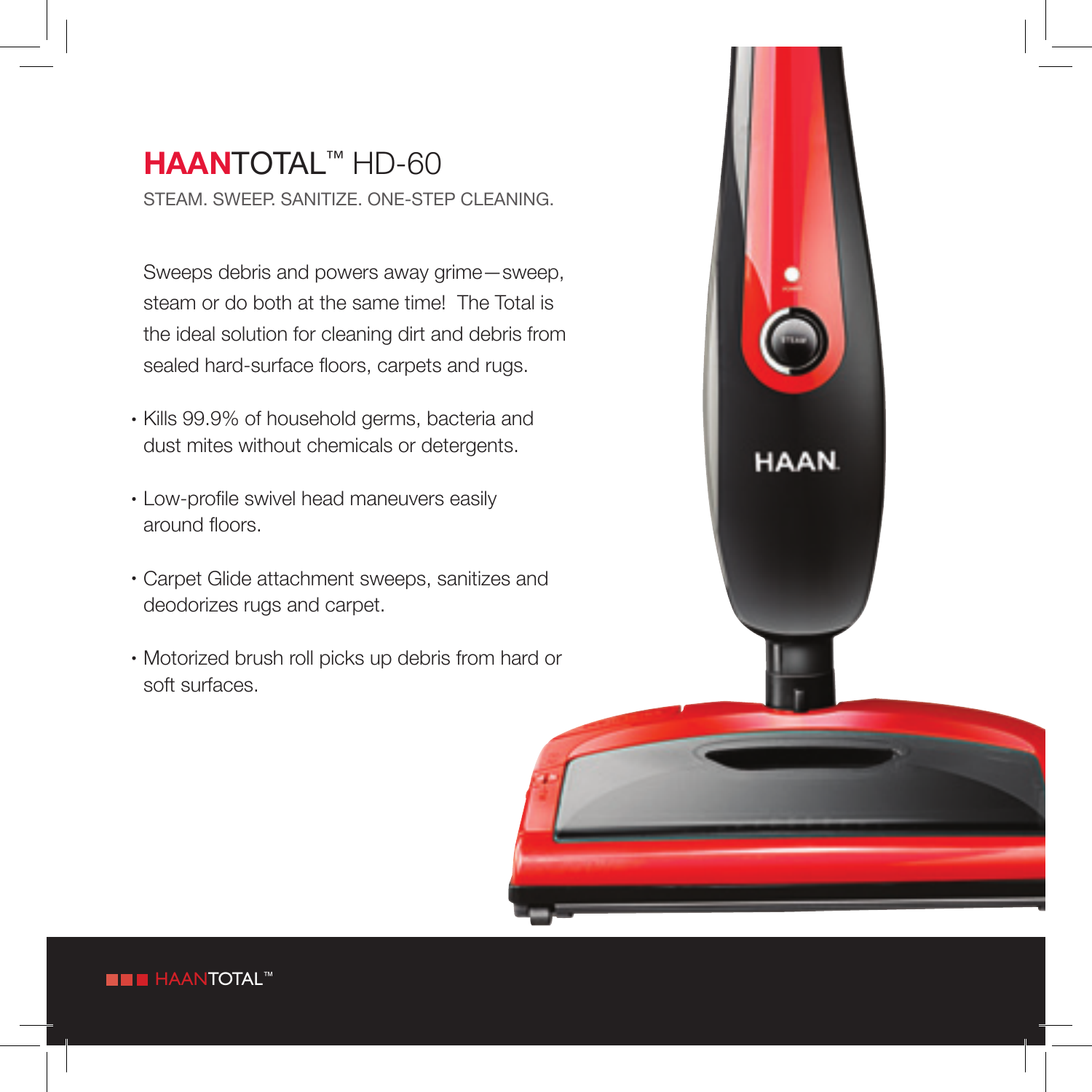

# **HAAN**COMPLETE™ MS-30

PROFESSIONAL STEAM SANITIZER FOR MULTIPURPOSE CLEANING

Cleans and sanitizes large areas or tight spaces from floor to ceiling. The Complete features a smart European canister design that looks great and is easy to move from room to room. It includes a convenient onboard attachment kit for just about any cleaning application imaginable.

Kills 99.9% of household germs, bacteria and dust mites without chemicals or detergents.

Deluxe attachment kit includes tools to clean most household surfaces.

Canister design, flexible steam hose and versatile extension pole add convenience and maneuverability.

Large-capacity water tank delivers 30 minutes of pressurized steam cleaning.

**H** HAANCOMPLETE™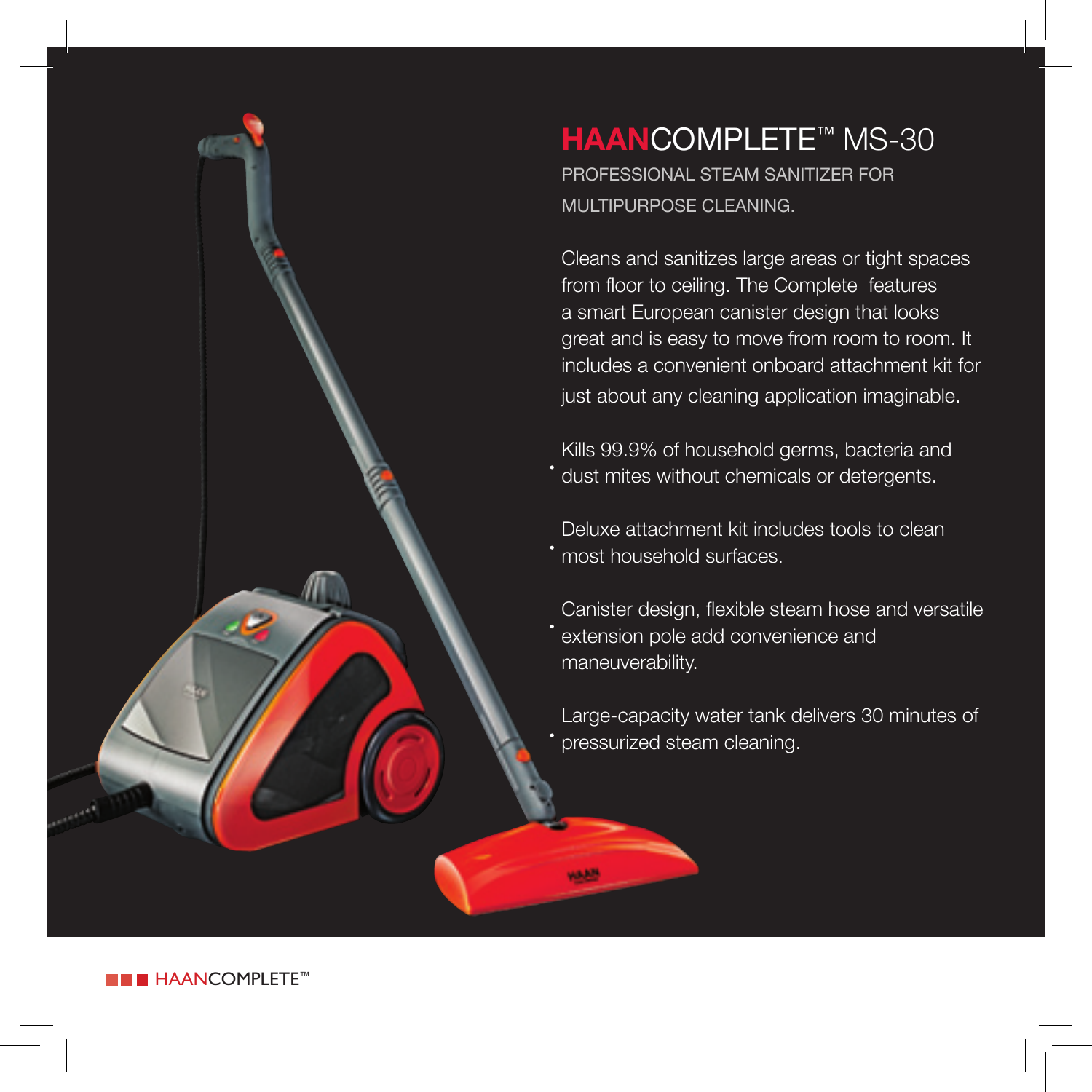## **HAAN**ALLPRO™ HS-20

VERSATILE HAND-HELD STEAMER.

Sanitizes and cleans just about any surface in the home without harsh chemicals. HAAN's sleek hand-held steamer can be controlled with a trigger for precise cleaning or set the locking feature for continuous steam. From kitchen countertops to hard-to-clean corners of the bathroom, the HAAN AllPro replaces a wide range of expensive cleaning and disinfecting products.

- **Kills 99.9% of household germs, bacteria and dust** mites without chemicals or detergents.
- Includes accessory kit with garment/upholstery attachment, multiple brush attachments, flexible extension hose and more.

**HAAN** 

- Light weight, compact design.
- Steam clean with Easy Control Trigger or Continuous Steam Lock.